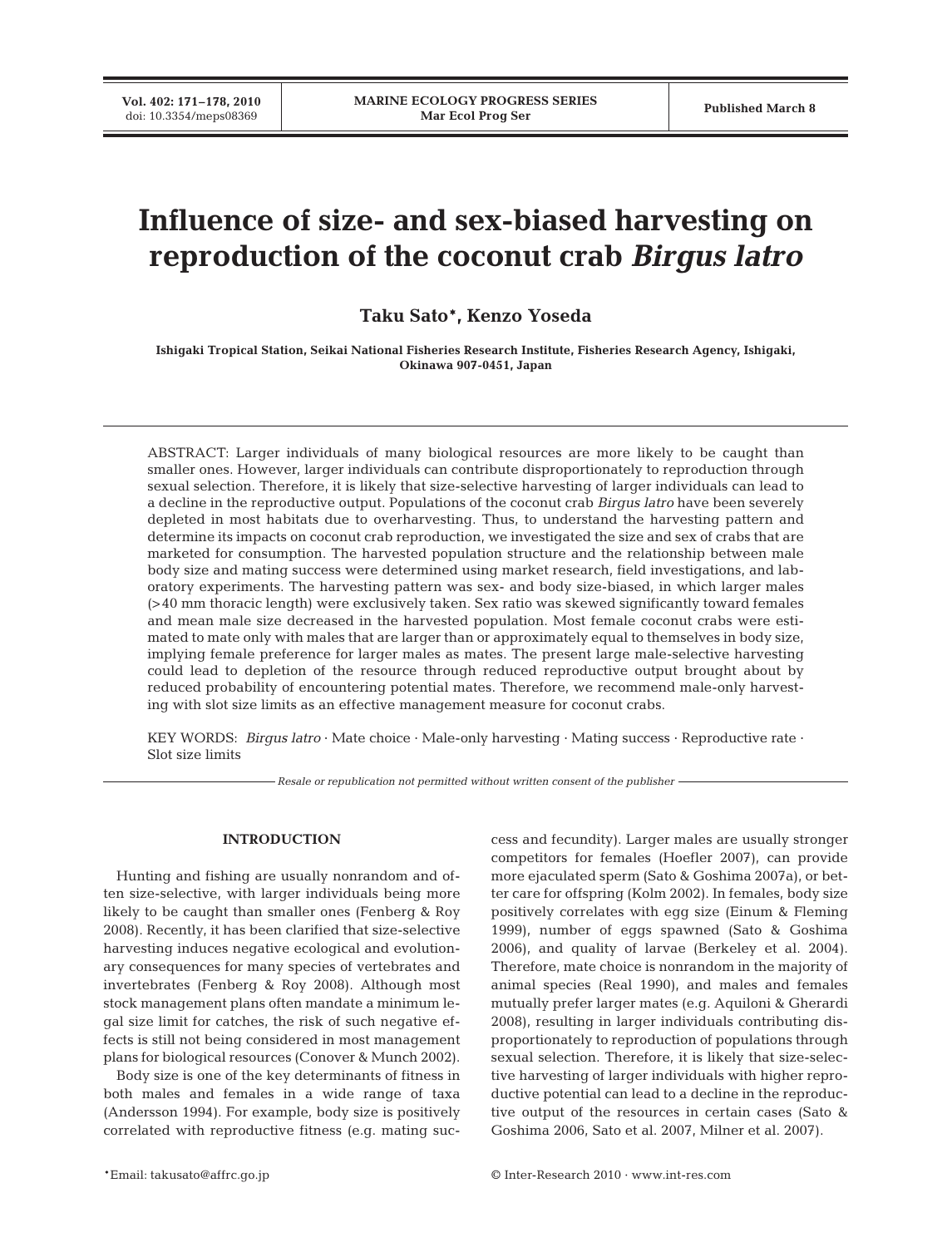The coconut crab *Birgus latro* (Linnaeus, 1767) lives on oceanic islets and atolls as well as coastal areas of the tropical Indo-Pacific region. However, populations in most habitats have been severely depleted or have virtually become extinct. Overharvesting (Fletcher 1993) and habitat destruction (IUCN 2009) have been considered to be among the causes of the present resource depletions. Despite the present depletion, there have been few serious attempts to manage the resources in any regions based on scientific evidence (Brown & Fielder 1991). To predict the status and improve stocks of targeted species, it is important to investigate details of the mating system and reproductive ecology, e.g. intra- and inter-sexual selection, sizedependent reproductive potential, and size at functional maturity. However, little is known about the harvesting pattern and details of coconut crab reproductive biology. This lack of knowledge prevents us from understanding whether the present harvesting has negative impacts on its reproductive rate, and from establishing optimal management plans to conserve the resource.

Thus, in this study, we investigated (1) the size and sex of crabs that are marketed for consumption using market research to understand the harvesting pattern; (2) the population structure of harvested coconut crabs to estimate the effects of the observed harvesting pattern on the population structure; (3) we estimated the body size of males participating in reproduction during field investigation to examine the possible impact of the observed harvesting pattern on reproduction of the resources; (4) we analyzed the effect of size differences between males and females in mating pairs on mating success in laboratory experiments.

# **MATERIALS AND METHODS**

**Study sites.** Market research was conducted on Ishigaki Island (24° 34' N, 123° 16' E) on the Sakishima archipelago that consists of 18 islands (southwest of Okinawa, Japan). In the archipelago, coconut crabs have been traditionally eaten by locals but their abundance has decreased in recent years (Shokita 2006). Recently, coconut crabs have been served to tourists in some restaurants and bars on Ishigaki Island.

All field investigations were conducted on Hatoma Island (24° 28' N, 123° 49' E), which is a small island  $({\sim}4\;{\rm km}$  in girth, 0.96 km<sup>2</sup>) also on the Sakishima archipelago. The reproductive season on this island starts in early June and terminates in late August (Sato & Yoseda 2008).

All laboratory experiments were conducted at the Ishigaki Tropical Station, Seikai National Fisheries Research Institute.

**Study species.** Previous studies of coconut crabs have reported differences in size between sexes, with males growing to a much larger size than females (Fletcher et al. 1991). Males deposit a spermatophore mass over the gonopores of the female abdomen during mating. The attached spermatophores are retained by mated females until egg extrusion, and fertilization occurs externally (Fletcher 1993). The duration between mating and egg extrusion is presumed to be <1 wk (Sato & Yoseda 2009). The size at functional maturity in females is estimated at 24.5 mm thoracic length (TL) (Sato & Yoseda 2008), and all males on Hatoma Island >25 mm in TL are physiologically mature (Sato et al. 2008).

**Market research.** We recorded the size and sex of harvested crabs at a local restaurant from early April to mid December 2008. This restaurant is most famous for serving coconut crab dishes to locals and tourists; thus, the number of coconut crabs served here has been outstanding among restaurants in the archipelago (T. Sato pers. comm. with local people). The restaurant receives crabs shipped from several islands within the archipelago, including Hatoma Island, from April to December. Catches during winter months are few. Obtained crabs were sexed according to the presence of pleopods, which are possessed only by females (Fletcher 1993). The TL was measured to the nearest 0.1 mm using Vernier calipers (Mitutoyo, CD-20PM).

**Population structure.** We investigated the sex and TL of individuals in the harvested population from early June to late August 2007. Crabs were captured by hand all over the island, and then sex and TL were recorded. We marked the carapace of each captured individual with paint before release to decrease the risk of redundant specimen counts. In this way, we estimated the means and medians of the TL for each sex in the population. The difference between the TL means (male TL – female TL) was also calculated because this difference has been attributed to the harvesting pattern, i.e. a smaller difference indicates higher exploitation pressure (Fletcher et al. 1991). We examined whether the sex ratio of the harvested population skews toward either sex using the  $\chi^2$ -test.

**Size of males participating in reproduction.** The TL of males participating in reproduction was estimated using the spermatophore volume attached to female abdomens. Mated females retaining spermatophores were captured by hand all over the island from early June to early July in 2007 and 2008. Some spermatophores were collected randomly from several parts of the attached spermatophore mass per female with a pair of tweezers. The spermatophores were brought to the laboratory and 20 sound spermatophores per female were measured. The mean volume was calculated according to Sato et al. (2008). The TL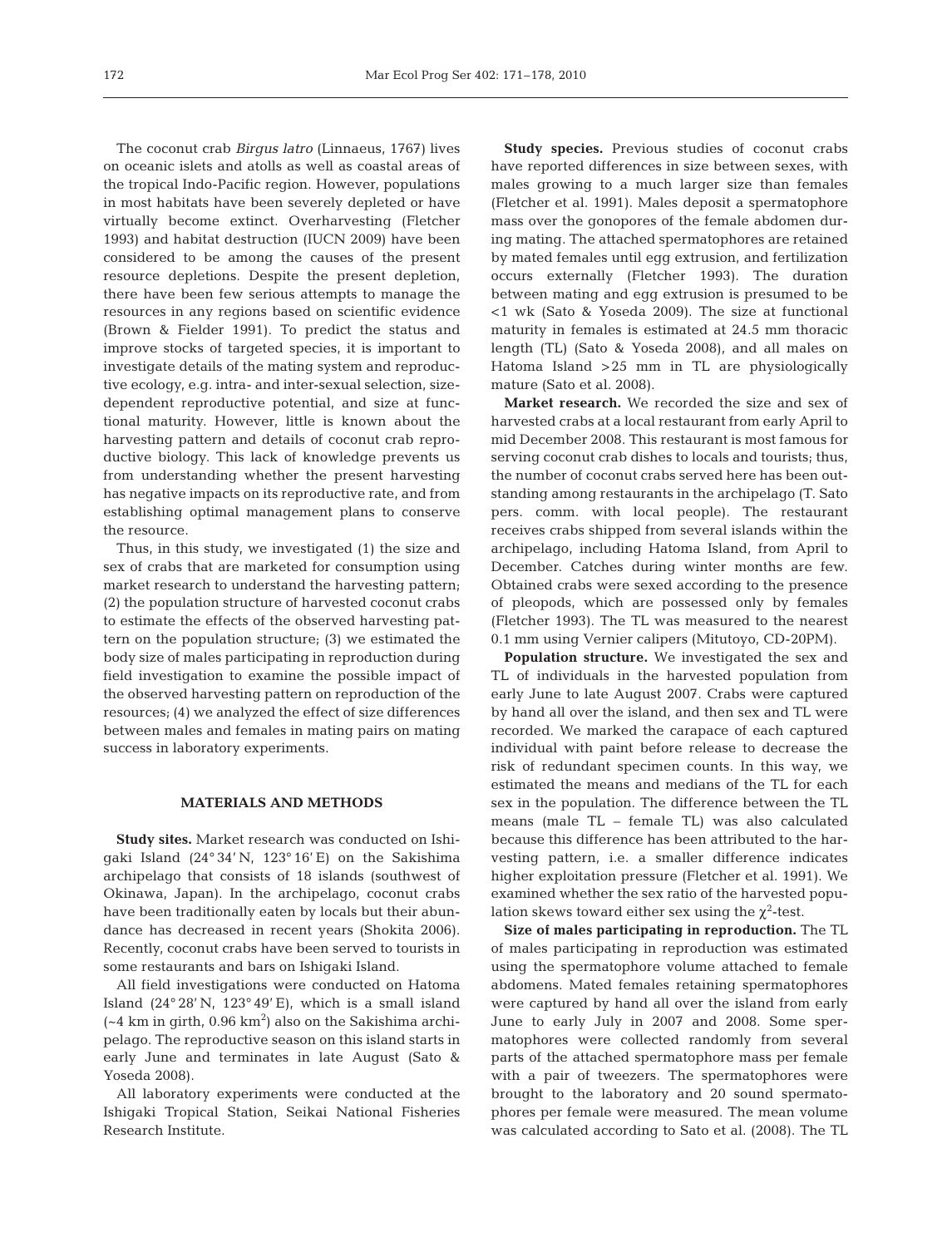of mated males can be estimated from volume based on the linear relationship between male TL and the spermatophore volume (mean volume of spermatophore  $\rm (mm^3)$  = 0.017  $\times$  TL  $\rm (mm)$  – 0.031,  $\rm r^2$  = 0.83; Sato et al. 2008). Simple linear regression was used to determine the relationship between the TL of mated females and the estimated TL of its mate.

**Size differences between males and females in mating pairs and mating success.** We investigated the effects of the difference in body size between males and females in mating pairs on mating success by conducting mating trials in the laboratory. Males were captured in late May just before the reproductive season and females were captured during early June to mid July in 2007 and 2008. In the laboratory, the crabs were kept individually in lidded plastic boxes (60 × 39 cm, 27 cm deep) with flow-through fresh water (3 cm deep). Crabs were fed with an artificial diet (dog food, CB Foods) everyday. In the box, a plastic case  $(30.5 \times 30.5 \text{ cm}, 7.0 \text{ cm} \text{ high})$  was placed to provide a space where the crab could emerge from fresh water. Additionally, a plastic container ( $17 \times 17$  cm, 6 cm deep) that was filled with filtered seawater was also provided. The light:dark regime matched the natural local conditions.

Female pleonal expansion has a strong relation to female reproductive activities, and the index of pleonal expansion (PE) can be applied as a morphological criterion for selecting females that are able to mate (Sato & Yoseda 2009). Coconut crabs have 4 tergites, and the distance between the tergites increases when the pleon becomes enlarged. Thus, the PE is calculated from the distances between the tergites. After measurement of female TL, distances between the 2nd and 3rd tergites (*A*) and between the 3rd and 4th tergites (*B*) were also measured to the nearest 0.1 mm using Vernier calipers to calculate the PE using the formula  $PE = (A + B)/TL$ . All females showing a PE value >0.35 can mate, while some females with a PE value of only ~0.30 also can mate (Sato & Yoseda 2009).

Mating trials were conducted during early June to mid July in 2007 and 2008, and only individuals with a complete set of limbs were selected. We used 56 males  $(25.0 \text{ to } 58.5 \text{ mm} \text{ TL}; \text{mean} \pm \text{SD}, 35.2 \pm 7.6 \text{ mm} \text{ TL})$  and 56 females (28.7 to 37.5 mm TL; mean  $\pm$  SD, 33.8  $\pm$ 2.1 mm TL) showing PE values >0.30 to form mating pairs at random.

At ~20:00 h, a single unmated male was placed into a 200 l (85 cm diameter  $\times$  55.5 cm height) circular tank a few minutes before the mating trial, in which an artificial turf (~15 mm long) was added to the tank bottom for footing. After a male acclimatization period, an unmated female was placed in the tank. The next morning at 08:00 h, we checked whether spermatophores were attached to the female's abdomen to judge if mating had been successful. If no attached spermatophores were observed, the male and female were returned into each lidded plastic box and the mating trial was again conducted with the same individuals on the next night. If the female did not mate in the second trial, we considered the male to have no ability to mate with the female although it was sexually mature. Each female was used only in a single mating pair, while each male was used until its first successful mating. Using a nonlinear modeling procedure in SPSS 10.0, the mating success of pairs (*S*: success = 1 or failure = 0) was fitted to the logistic model:

 $S = 1 / [1 + \exp(a + b \times \text{Difference})]$ 

where *a* and *b* are parameters of the logistic function. The difference in TL between males and females with 50% mating success  $(MS<sub>50</sub>)$  was estimated from the logistic curve.

We also checked whether individuals were injured (e.g. external wounds, lost limbs) or died. The proportion of casualties (injured and/or dead individuals) for every 5 mm difference in TL between males and females was calculated.

# **RESULTS**

## **Market research**

The harvesting pattern was sex- and body sizebiased, in which larger males (>40 mm TL) were almost exclusively taken  $(-21 \times$  as many as females) (mean TL  $\pm$  SE, males:  $47.8 \pm 0.2$  mm, range: 34.0 to 72.3 mm,  $n = 1055$ ; females:  $41.8 \pm 0.6$  mm, range: 34.9  $-58.7$  mm,  $n = 50$ ; Fig. 1a).

#### **Population structure**

The mean TL of males was nearly equal to that of females (mean TL  $\pm$  SE, male:  $32.3 \pm 0.4$  mm, range: 11.4 to 61.2 mm, median: 31.7 mm, n = 453; female: 29.6  $\pm$ 0.2 mm, range: 14.9 to 44.6 mm, median: 29.7 mm, n = 557; Fig. 1b) and the difference between the sexes was 2.7 mm. The observed sex ratio (male:female =  $0.81:1$ ) was significantly skewed toward females ( $\chi^2$  = 10.71,  $df = 1$ ,  $p = 0.001$ ).

#### **Size of males participating in reproduction**

A total of 33 females carrying spermatophores on their abdomens were captured (mean TL  $\pm$  SD: 32.4  $\pm$ 3.3 mm; range: 24.9 to 38.7 mm). No spermatophores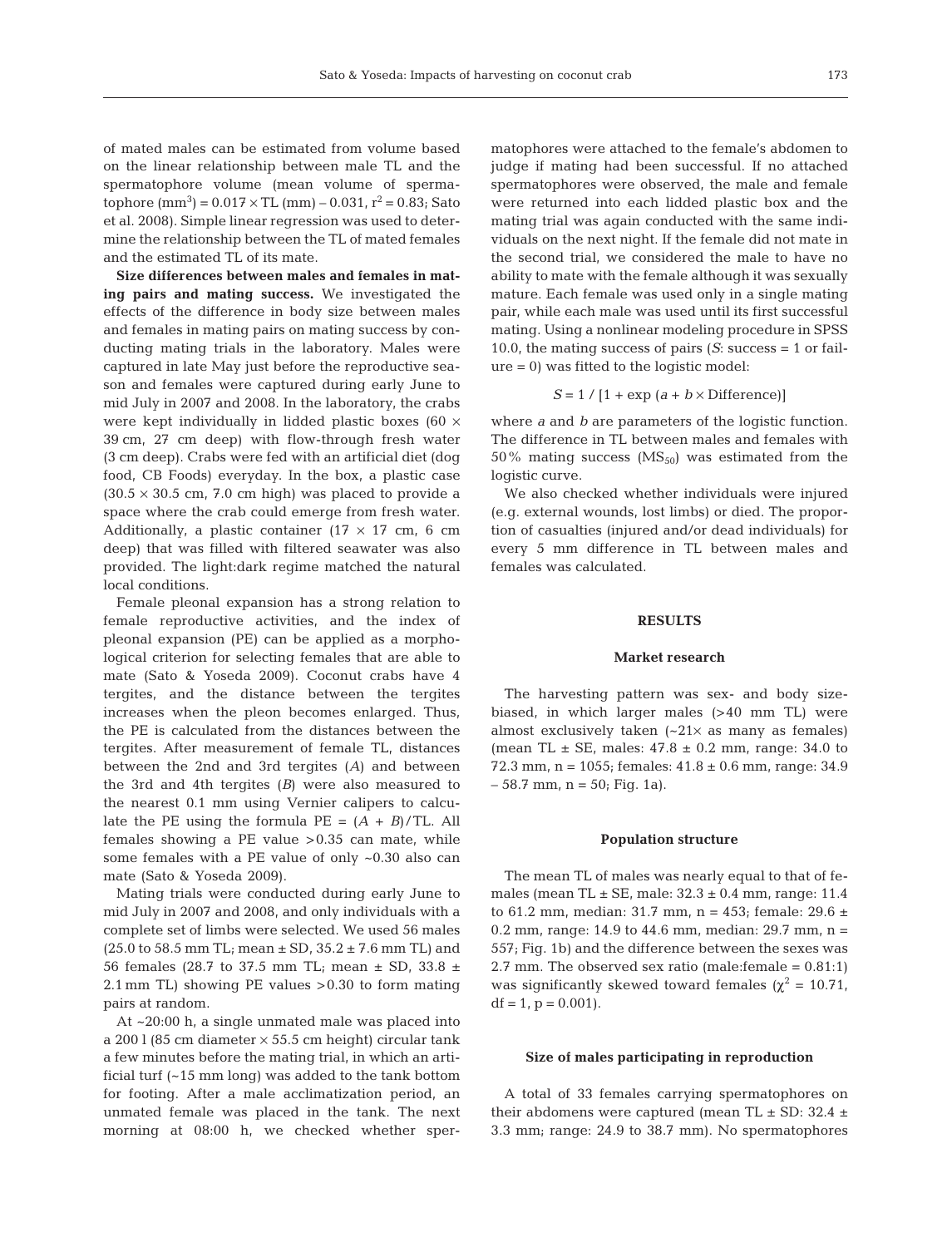

Fig. 1. *Birgus latro.* (a) Size and sex of individuals marketed for consumption in Ishigaki Island (total male n = 1055; total female  $n = 50$ , and (b) size and sex of individuals in the harvested population at Hatoma Island (total male n = 453; total female  $n = 557$ ). TL: thoracic length

that were extremely larger or smaller than others were found among spermatophores collected from a single female, although a wide variation in the volume of spermatophores was observed among females. Therefore, we presumed that all females mated with only 1 male and calculated the TL of the mated male for each female. A simple positive correlation was detected between the TL of the mated female and the estimated TL of its mated male (mean TL  $\pm$  SD: 42.1  $\pm$  9.3 mm; range: 30.9 to 64.9 mm), and larger females were found to mate with larger males (estimated TL of mate = 1.15  $\times$  mated female TL + 4.73;  $r^2 = 0.16$ , n = 33,  $F_{1,31} = 6.04$ ,  $p = 0.02$ ; Fig. 2), indicating size assortative mating. Of the 33 females captured, 31 were estimated to have mated with a larger male than themselves (Fig. 2). The other 2 females were estimated to have mated with males of approximately equal body size (male – female TL: –0.8 and –1.8 mm TL).

# **Size differences between males and females in mating pairs and mating success**

As result of the mating trials (56 pairs), attachment of spermatophore masses was observed in 33 mating pairs. The spermatophores of these pairs were correctly attached to the female's abdomen. The fitted logistic re-



Fig. 2. *Birgus latro.* Estimated body size of males in each mating pair in the field. Solid line: significant positive relationship between estimated male size and female size (estimated TL of mate =  $1.15 \times$  mated female TL +  $4.73$ ;  $r^2 = 0.16$ , n =  $33$ ,  $F_{1,31} =$ 6.04,  $p = 0.02$ ). Broken line: the same TL for both sexes. TL: thoracic length

gression model was statistically significant (Hosmer and Lemeshow chi-square test:  $\chi^2$  = 1.199, df = 7, p = 0.991; Cox and Snell's  $r^2 = 0.646$ ;  $a = 1.07$ , SE = 0.785;  $b = -0.97$ , SE = 0.332; Wald  $\chi^2 = 8.561$ , df = 1, p = 0.003). By fitting the logistic curve  $S = 1/[1 + \exp(1.07 - 0.97 \times$ Difference)], the difference between the TLs of males and females with 50% mating success was estimated at 1.1 mm (Fig. 3). When the assigned male was larger than the female in the mating pair  $(n = 30)$ , most females mated except for 1 pair (Fig. 3). When the assigned male was smaller than the female  $(n = 26)$ , only 4 females mated with the assigned male. In these pairs, females were barely larger than males (male–female TL in 4 mated pairs:  $-0.1$ ,  $-1.6$ ,  $-1.8$  and  $-2.6$  mm).



Fig. 3. *Birgus latro.* Effect of male–female body size difference on mating success. The equation of the logistic curve (solid line) that was fitted to the proportion of mating success is  $S = 1 / [1 + \exp(1.07 - 0.97 \times \text{Difference})]$  (Cox and Snell's  $r^2 = 0.646$ , n = 56). The residual of 50% mating success (MS<sub>50</sub>) was estimated as 1.1 mm TL, indicated by the broken line. TL: thoracic length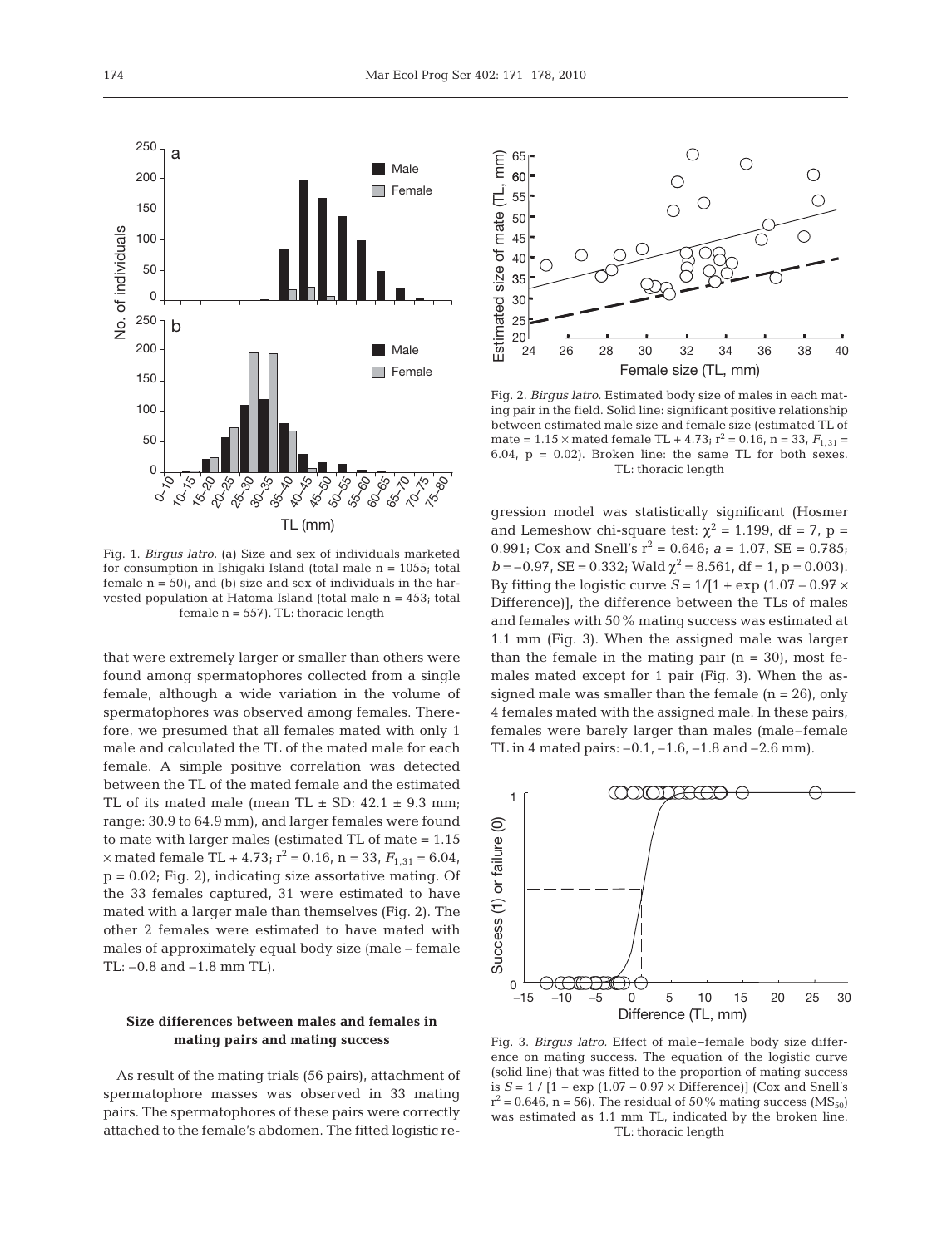When the male was  $\geq 2.5$  mm larger in TL than the female in the mating pair, no casualties occurred (Fig. 4). However, when male TL was approximately equal to that of females or when females were larger than males, casualties were observed. When differences in TL between mates ranged from –2.5 to 2.4 mm (male – female TL)  $(n = 12)$ , 1 male was found dead, and 2 males were injured. Three females were also injured. When females were larger in TL than males (by ≥2.6 mm), no female casualties were observed. In contrast, the proportion of male casualties was high especially when females were  $>7.6$  mm larger (n = 5).

## **DISCUSSION**

Larger individuals were harvested selectively more than smaller individuals in the coconut crab, as in many other biological resources (Fenberg & Roy 2008). Furthermore, the harvesting pattern was extremely biased to male crabs, although there is no regulation against the catching of females. This unique harvesting pattern must have resulted from the prevailing concept among locals that protecting spawning females and smaller males from harvesting will be sufficient to sustain the coconut crab resource even if larger males are excessively removed from the population (T. Sato pers. comm. with local people). Large male-only harvesting, like the harvesting pattern for coconut crabs, is implemented for many commercial crabs (Ennis et al. 1990, Sato et al. 2005b), ungulates



Fig. 4. *Birgus latro.* Relationship between casualties (% injured or dead individuals) and body size difference within mating pairs. Numbers in parentheses are percentages of dead crabs among casualties in each size class (male TL – female TL:  $<-7.6$ ,  $n=5$ ;  $-7.5$  to  $-2.6$ ,  $n=13$ ;  $-2.5$  to  $2.4$ ,  $n=12$ ; 2.5 to 7.4,  $n = 15$ ;  $> 7.5$ ,  $n = 11$ ). TL: thoracic length

and carnivores (Ginsberg & Milner-Gulland 1994, Milner et al. 2007). In this pattern of harvesting, mean male size decreases and the sex ratio skews toward females (Coltman et al. 2003, Sato et al. 2005b, Milner et al. 2007). In the investigated coconut crab population, sex ratio was skewed significantly toward females and the mean male size decreased. The mean and median TL of males was nearly equal to those of females in the investigated population; nevertheless, coconut crabs usually exhibit clear sexual size dimorphism in which the mean body size of females is 20 to 25% smaller than that of males (Fletcher et al. 1991). The disappearance of sexual size dimorphism, i.e. the decrease in mean male size, might be a result of the present large male-selective harvesting.

In the investigated population, larger females mated with larger males. Such size assortative mating has been reported throughout the animal kingdom, and is generally considered to have evolved through sexual selection (Crespi 1989). In the investigated population in which there must be several processes of inter- and intra-sexual selection, e.g. competition for mates and mate choices, most females were estimated to mate with males that were larger than or approximately equal to them in size, and larger males tended to mate with larger females. Also in the mating trials in which there was inter-sexual selection, females only mated with males that were larger than or approximately as large as them. Although our experiments were not designed to examine female mate choice, these results suggest female preference for larger males and that female choice is one of the main causes of size assortative mating. In coconut crabs, there is a size advantage in struggles with other individuals for physical control, regardless of sex (Helfman 1979). When males were approximately equal to females in TL or especially when females were larger than males in mating pairs, male casualties increased and mating success was low, which might imply that females physically rejected mating attempts by smaller males.

In many anomuran crabs, e.g. *Paralithodes brevipes* (Sato et al. 2005b, 2006) and *Hapalogaster dentata* (Sato & Goshima 2006, 2007a), larger females can mate with males that are much smaller than themselves. However, no coconut crab females mated with males that are much smaller than themselves, suggesting that coconut crab females would gain more benefits by favoring larger males or conversely, reduce benefits by mating with smaller males. In anomuran crabs, the size dependent reproductive potential of males might be one factor that is responsible for female preference for larger males (Sato & Goshima 2007a). Larger males retain larger sperm reserves (Sato et al. 2005b, Sato & Goshima 2006) and provide larger ejaculates than smaller males, even after successive matings (Sato et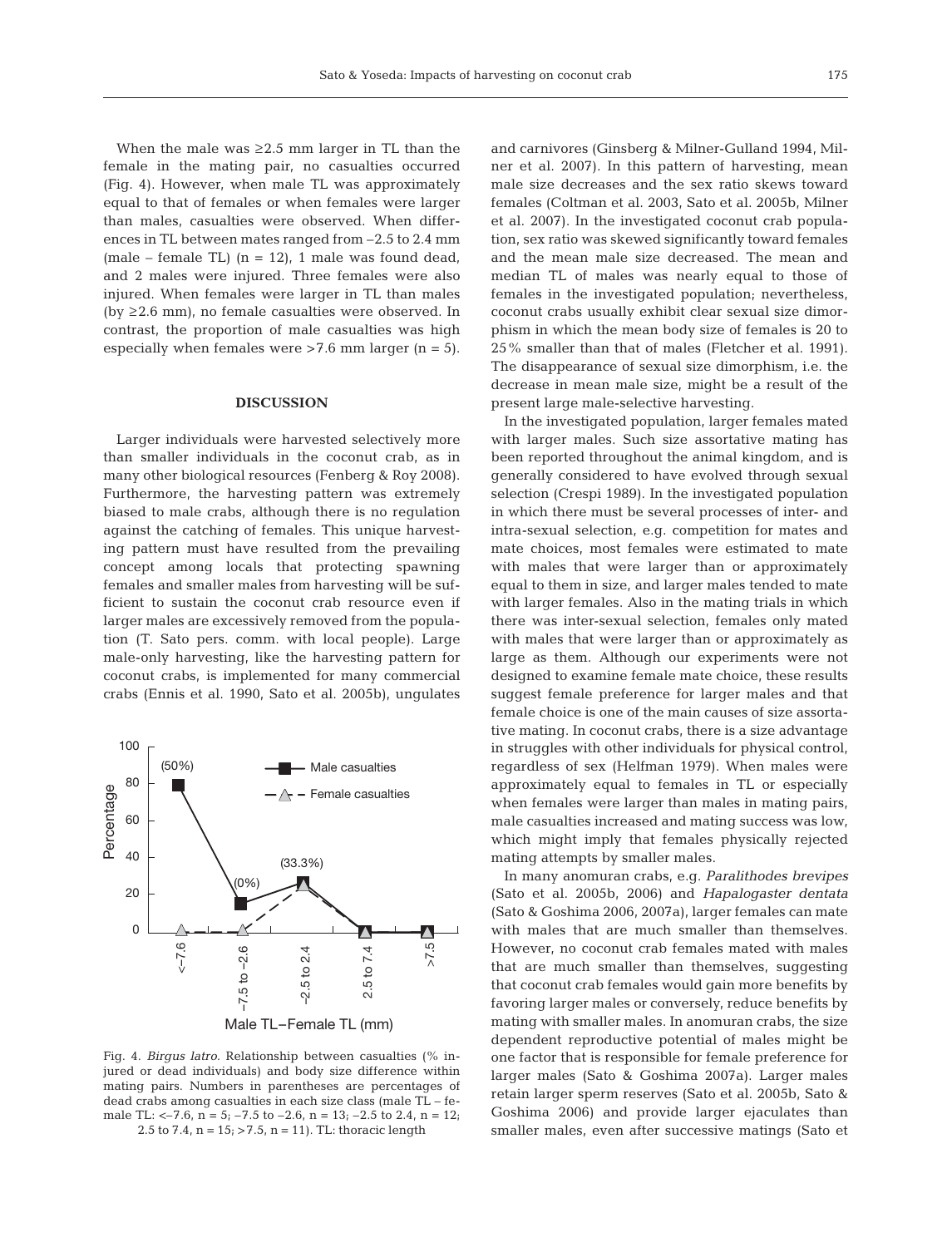al. 2006). Thus, females incur costs from mating with smaller males since it can result in low fertilization rate (Sato et al. 2006, Sato & Goshima 2007a). Size dependent reproductive potential of males could also be observed in coconut crabs, in which larger males retain larger sperm reserves (Sato et al. 2008). Further studies focusing on female mate preference and the relationship between male body size and the number of ejaculated sperm or fertilization ability should be conducted.

The large male-selective harvesting of coconut crabs could lead to depletion of the resource through a decline in reproductive output as seen in other biological resources. The changes in population structure due to large male-only harvesting can influence the mating system and depress reproductive rate, and may even cause total reproductive collapse in some extreme cases (Milner et al. 2007). Males generally show size dependent reproductive potential; larger males dominate in male-male competition for resources or mates (e.g. Andersson 1994) and are therefore preferred by females (Sato & Goshima 2007b), resulting in larger males disproportionately contributing to reproduction of populations through sexual selection. Therefore, when the harvesting is biased strongly to large males with a high reproductive value, the reproductive rate of the population can decrease (Fenberg & Roy 2008), e.g. through sperm limitation (Ginsberg & Milner-Gulland 1994, Sato & Goshima 2006, Sato et al. 2007).

Removal of breeding individuals, i.e. larger males in coconut crabs, from the population can also negatively affect female reproductive success by reducing the probability of encountering potential mates (Moller & Legendre 2001). In fished populations of some large decapod species, a decrease in male density due to large male-only fishing reduces mate availability for females and makes it difficult to find suitable mates (Ennis 1980). Availability or encounter rate between females and suitable mates might have been low in the investigated population especially for larger females despite the larger contribution of larger females to the reproductive rate due to the exponential increase in fecundity with female body size (Sato & Yoseda 2008). Perhaps, some females might have failed to meet suitable mates within their receptive period of mating, and suffered reduced reproductive success from delayed mating. Some negative effects of delayed mating on spawning, fertilization, and development of eggs have been reported in anomuran crabs (e.g. Sato et al. 2005a, Sato & Goshima 2006). In the investigated population, some females actually had clearly small or nonfertilized clutches (T. Sato unpubl. data), implying that the females might have failed to mate within the optimal timing in the field.

To avoid such expected negative impacts of large male-selective harvesting on the reproduction of coconut crabs, we must establish management strategies that take into consideration that large male body size in coconut crabs is a sexually selected character that contributes positively to the reproduction of the resources. Generally, protection of spawning females from harvesting is effective to sustain the reproductive rate of resources and recover from resource depletion. Although selective harvesting of males leads to female-biased sex ratios, it does not necessarily lead to a reduction in reproductive rate because most harvested species show polygynous mating systems (Mysterud et al. 2002). In many cases, reproductive rates are therefore resilient to a skewed sex ratio (Milner et al. 2007) and might even increase (Solberg et al. 2000). However, we must pay attention to excessive decreases not only in the availability of suitable mates for females, i.e. the abundance of larger males in coconut crabs, but also in the probability of encountering potential mates among sexes due to excessive harvesting.

Thus, we recommend male-only harvesting with slot size limits as an effective management measure for coconut crabs. Under this management measure, intermediate size males are harvested selectively, and all females, juvenile males, smaller adult males just after maturation, and large males with a high reproductive value are protected from harvesting. Protection of large males with a high reproductive value by a maximum legal size limit will sustain the reproductive rate of populations. Additionally, a minimum legal size limit should be determined by the functional maturity size to allow all individuals to mate at least once before being harvested (Myers & Mertz 1998), which might prevent serious depression in male reproductive potential and genetic diversity of the resource. The narrow window of vulnerability for harvesting will mitigate the decrease in population density due to harvesting. However, caution should be exercised as excessive large male-only harvesting can decrease the sex ratio below the threshold to sustain the reproductive rate of populations (Sato & Goshima 2006). Thus, the details of the mating system and size dependent reproductive potential of male coconut crabs must be investigated to understand the optimal sex ratio that will ensure sufficient availability of males for all females to mate, which will contribute to the determination of an optimal maximum legal size for coconut crabs. Of course, regulating the total number of harvested males from the narrow window is also essential to allow intermediate size males to survive and become large proficient males.

The male-only harvesting with slot size limits for coconut crabs would not only reduce the risk of failure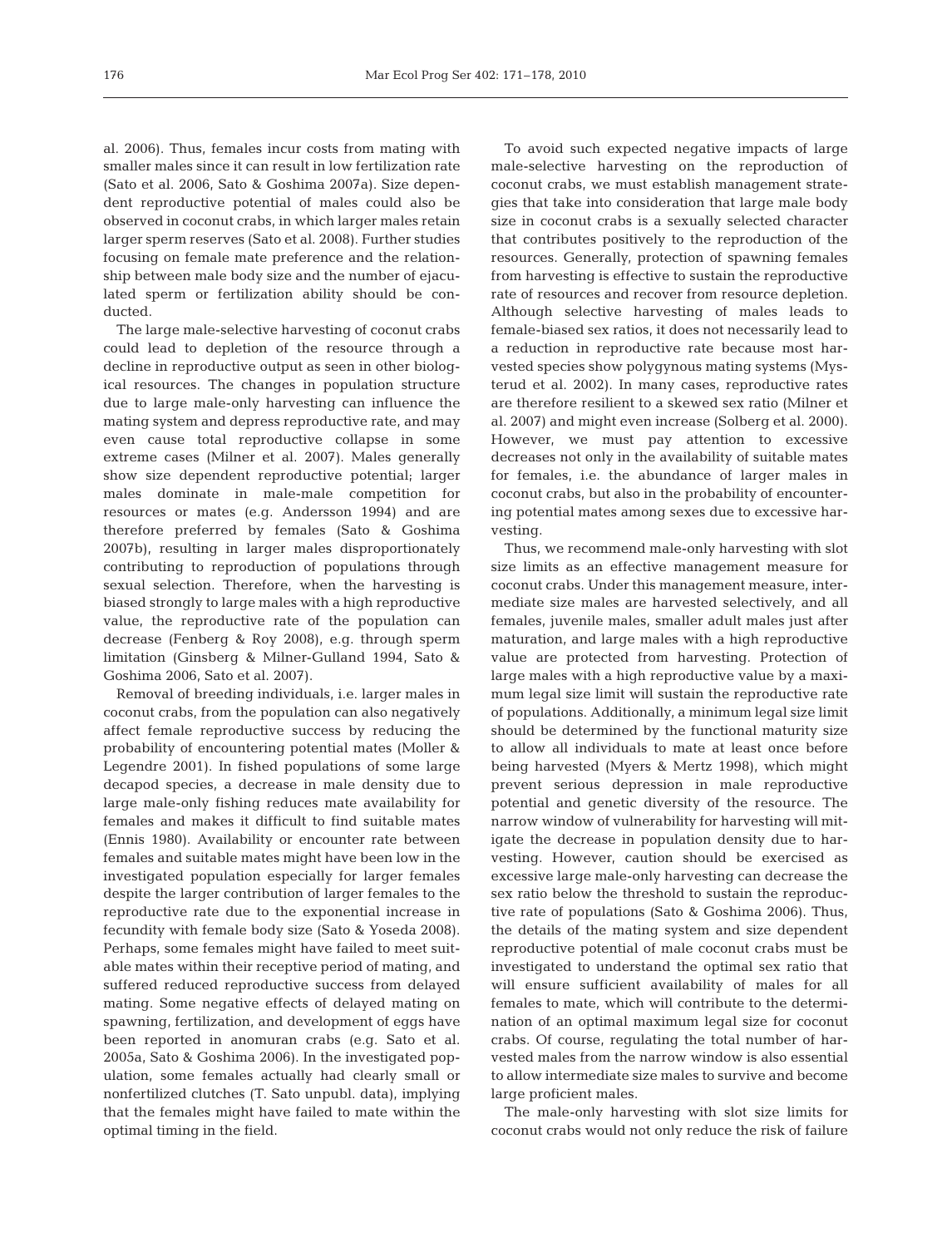in female mating but might also be able to mitigate negative evolutionary responses to size selective harvesting by protecting larger males. Harvesting has been implicated in evolutionary changes of heritable traits. For example, size selective harvestings have caused a significant reduction in age and length at maturity through the removal of larger individuals (Conover & Munch 2002, Hutchings 2005). These fishing-induced evolutionary changes can reduce yields from harvested resources (Conover & Munch 2002) and might even affect population viability (Walsh et al. 2006) and eventually, recovery from collapse (Hutchings 2005). Establishing an optimal maximum size limit could be a useful tool in reducing such anthropogenic selection and in protecting long-term biomass yield management regimes that take into consideration the ecological and evolutionary consequences of large male-only fishing must be established for coconut crab resources in order to develop truly sustainable coconut crab harvesting.

*Acknowledgements*. We thank the residents of Hatoma Island for their generous hospitality and cooperation, and E. Kinjyo, the master storekeeper of Kin-Pachi. We also thank 3 anonymous reviewers, K. Okuzawa, C. L. Roberto, and the staff members of the Ishigaki Tropical Station, Seikai National Fisheries Research Institute, for helpful comments and discussions. This study was supported by a Grant-in-aid for Science Research (No. 20710184, to T.S.) from the Ministry of Education, Culture, Sports, Science and Technology of Japan.

## LITERATURE CITED

Andersson M (1994) Sexual selection. Princeton University Press, Princeton, NJ

- Aquiloni L, Gherardi F (2008) Mutual mate choice in crayfish: ➤ large body size is selected by both sexes, virginity by males only. J Zool (Lond) 274:171–179
- ► Baskett ML, Levin SA, Gaines SD, Dushoff J (2005) Marine reserve design and the evolution of size at maturation in harvested fish. Ecol Appl 15:882–901
- ▶ Berkeley SA, Chapman C, Sogard SM (2004) Maternal age as a determinant of larval growth and survival in a marine fish, *Sebastes melanops.* Ecology 85:1258–1264
	- Brown IW, Fielder DR (1991) Project overview and literature survey. In: Brown IW, Fielder DR (eds) The coconut crab: aspects of *Birgus latro* biology and ecology in Vanuatu. ACIAR Monograph 8:1–11
- Coltman DW, O'Donoghue P, Jorgenson JT, Hogg JT, ➤ Strobeck C, Festa-Bianchet M (2003) Undesirable evolutionary consequences of trophy hunting. Nature 426: 655–658
- ► Conover DO, Munch SB (2002) Sustaining fisheries yields over evolutionary time scales. Science 297:94–96
- Crespi BJ (1989) Causes of assortative mating in arthropods. ➤ Anim Behav 38:980–1000
- ► Einum S, Fleming IA (1999) Maternal effects of egg size in brown trout (*Salmo trutta*): norms of reaction to environmental quality. Proc R Soc Lond B Biol Sci 266:2095–2100
- Ennis GP (1980) Size–maturity relationships and related observations in Newfoundland populations of the lobster (*Homarus americanus*). Can J Fish Aquat Sci 37:945–956
- ► Ennis GP, Hooper RG, Taylor DM (1990) Changes in the composition of snow crab (*Chionoecetes opilio*) participating in the annual breeding migration in Bonne Bay, Newfoundland. Can J Fish Aquat Sci 47:2242–2249
- ► Fenberg PB, Roy K (2008) Ecological and evolutionary consequences of size-selective harvestings: How much do we know? Mol Ecol 17:209–220
	- Fletcher WJ (1993) Coconut crabs. In: Wright A, Hill L (eds) Nearshore marine resources of the South Pacific. University of the South Pacific, FFA, and ICOD, Suva, p 643–681
	- Fletcher WJ, Brown IW, Fielder DR (1991) Structure and dynamics of populations of coconut crab in Vanuatu. In: Brown IW, Fielder DR (eds) The coconut crab: aspects of *Birgus latro* biology and ecology in Vanuatu. ACIAR Monograph 8:61–85
- Conover & Munch 2002, Baskett et al. 2005). Optimal → Ginsberg JR, Milner-Gulland EJ (1994) Sex-biased harvesting and population dynamics in ungulates: implications for conservation and sustainable use. Conserv Biol 8: 157–166
	- Helfman GS (1979) Coconut crabs and cannibalism. Nat Hist 88:77–83
	- ► Hoefler CD (2007) Male mate choice and size-assortative pairing in a jumping spider, *Phidippus clarus.* Anim Behav 73:943–954
	- ▶ Hutchings JA (2005) Life history consequences of overexploitation to population recovery in Northwest Atlantic cod (*Gadus morhua*). Can J Fish Aquat Sci 62:824–832
		- IUCN (2009) Red list of threatened species. International Union for Conservation of Nature and Natural Resources. www.redlist.org, accessed 9 June
	- ► Kolm N (2002) Male size determines reproductive output in a paternal mouthbrooding fish. Anim Behav 63:727–733
	- ► Milner JM, Nilsen EB, Andreassen HP (2007) Demographic side effects of selective hunting in ungulates and carnivores. Conserv Biol 21:36–47
	- ► Moller AP, Legendre S (2001) Allee effect, sexual selection and demographic stochasticity. Oikos 92:27–34
	- Myers RA, Mertz G (1998) The limits of exploitation: a precautionary approach. Ecol Appl 8 (Suppl 1):S165–S169
	- ► Mysterud A, Coulson T, Stenseth NC (2002) The role of males in the dynamics of ungulate populations. J Anim Ecol 71:907–915
	- ▶ Real L (1990) Search theory and mate choice. 1. Models of single-sex discrimination. Am Nat 136:376–405
	- ► Sato T, Goshima S (2006) Impacts of male-only fishing and sperm limitation in manipulated populations of an unfished crab, *Hapalogaster dentata.* Mar Ecol Prog Ser 313:193–204
	- ► Sato T, Goshima S (2007a) Effects of risk of sperm competition, female size, and male size on number of ejaculated sperm in the stone crab *Hapalogaster dentata.* J Crustac Biol 27:570–575
	- ► Sato T, Goshima S (2007b) Female choice in response to risk of sperm limitation by the stone crab *Hapalogaster dentata.* Anim Behav 73:331–338
	- ► Sato T, Yoseda K (2008) Reproductive season and female maturity size of coconut crab *Birgus latro* on Hatoma Island, southern Japan. Fish Sci 74:1277–1282
	- ► Sato T, Yoseda K (2009) Prediction of timing of mating and egg extrusion in the coconut crab *Birgus latro* judged from female pleonal expansion. Fish Sci 75:641–648
	- ► Sato T, Ashidate M, Goshima S (2005a) Negative effects of delayed mating on the reproductive success of female spiny king crab, *Paralithodes brevipes.* J Crustac Biol 25:105–109